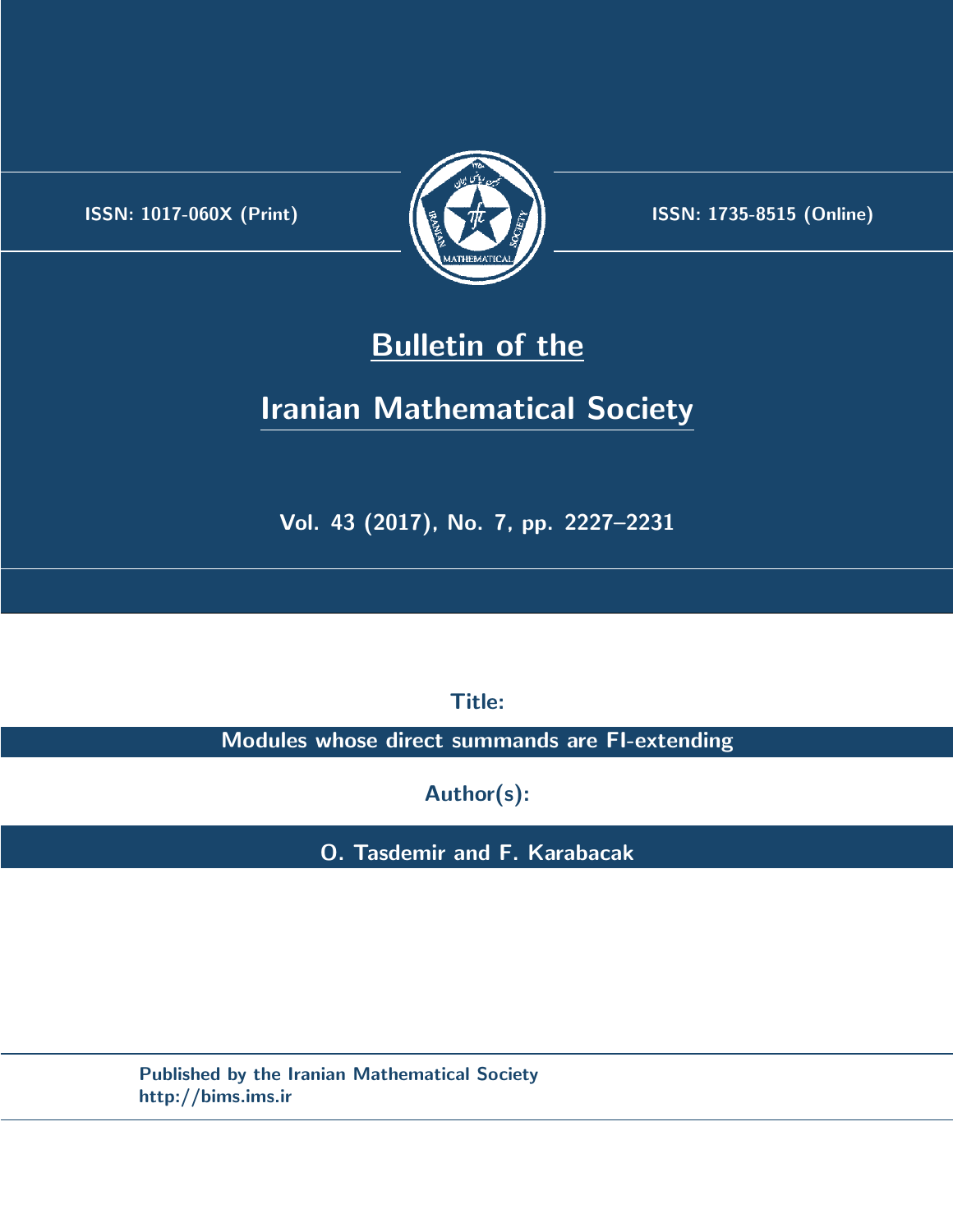Bull. Iranian Math. Soc. Vol. 43 (2017), No. 7, pp. 2227–2231 Online ISSN: 1735-8515

### **MODULES WHOSE DIRECT SUMMANDS ARE FI-EXTENDING**

O. TASDEMIR*∗* AND F. KARABACAK

(Communicated by Bernhard Keller)

ABSTRACT. A module *M* is called FI-extending if every fully invariant submodule of *M* is essential in a direct summand of *M*. It is not known whether a direct summand of an FI-extending module is also FIextending. In this study, it is given some answers to the question that under what conditions a direct summand of an FI-extending module is an FI-extending module?

**Keywords:** Extending module, direct summand, left exact preradical. **MSC(2010):** Primary: 16D50; Secondary: 16D80, 16D70.

#### 1. **Introduction**

Throughout this paper all rings are associative with unity and *R* always denotes such a ring. Modules are unital and for an Abelian group *M*, we use  $M_R$  to denote a right *R*-module. Recall that a submodule *K* of an *R*-module *M* is called fully invariant if  $\varphi(K) \leq K$  for every *R*-endomorphism  $\varphi$  of *M*. A module *M* is called FI-extending if every fully invariant submodule of *M* is essential in a direct summand of *M*. FI-extending modules were introduced in  $[1]$  $[1]$  and further studied in  $[2]$  $[2]$  and  $[7]$  $[7]$ . It is not known whether a direct summand of an FI-extending module is also FI-extending (see, [[1\]](#page-5-0)). In this paper, we supply certain conditions which guaranties that a direct summand of an FI-extending module is an FI-extending module.

### 2. **Direct summands of FI-extending modules**

<span id="page-1-0"></span>**Lemma 2.1** ([[7,](#page-5-2) Lemma 2.1])**.** *A module M is FI-extending if and only if for any fully invariant submodule A of M, there exists a direct summand K of M such that*  $A \cap K = 0$  *and*  $A \oplus K$  *is essential in M*.

*⃝*c 2017 Iranian Mathematical Society

Article electronically published on December 30, 2017.

Received: 20 July 2016, Accepted: 20 January 2017.

*<sup>∗</sup>*Corresponding author.

<sup>2227</sup>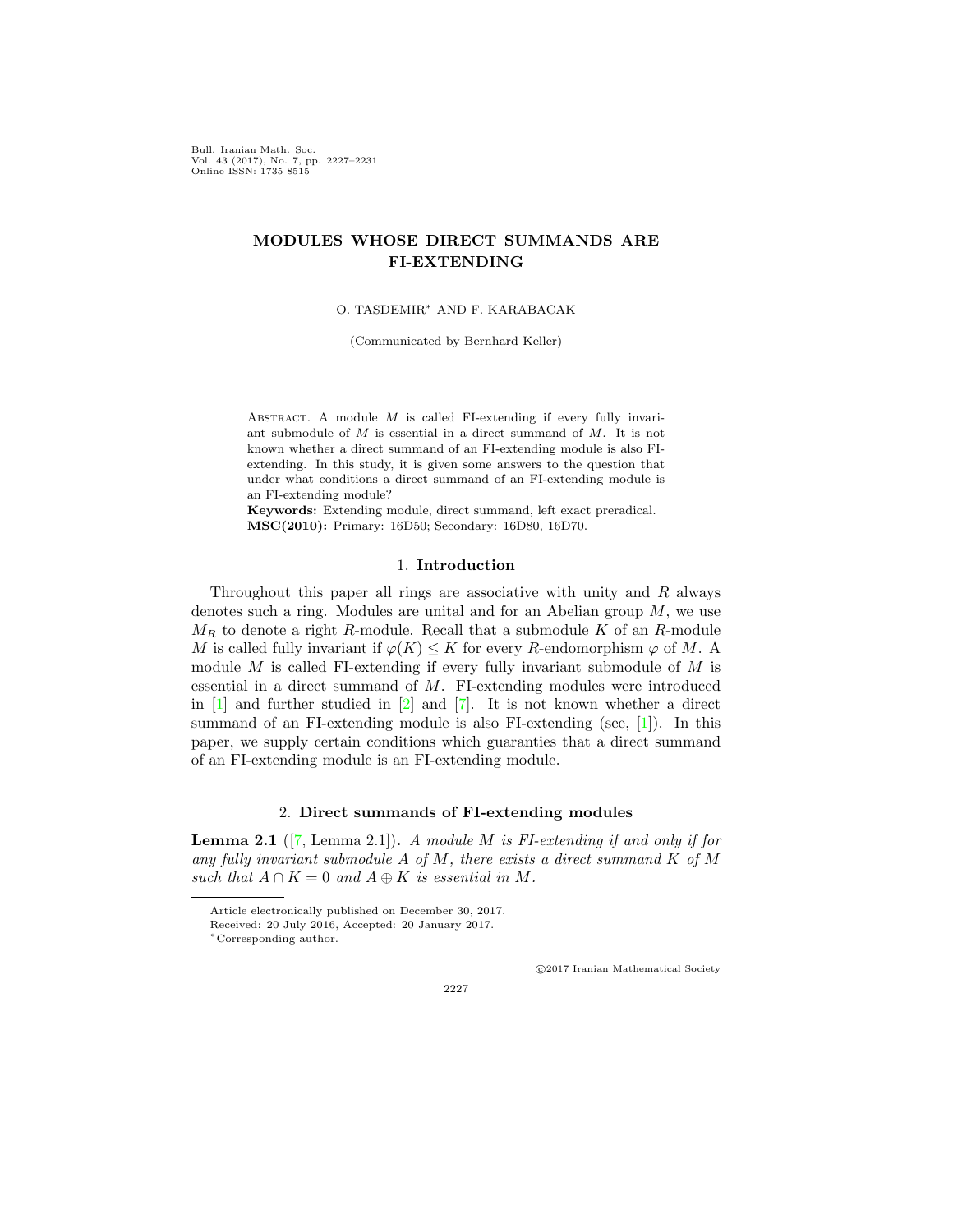<span id="page-2-0"></span>**Lemma 2.2** ( [\[1](#page-5-0), Theorem 1.3]). Let  $M = \bigoplus_{i \in I} X_i$ . If each  $X_i$  is an FI*extending module then M is an FI-extending module.*

<span id="page-2-2"></span>**Lemma 2.3** ([[5](#page-5-3), Lemma 6])**.** *Let N be a submodule of a module M such that N has a unique closure K in M. Then K is the sum of all submodules L of M containing N such that N is essential in L.*

The next few results concern a left exact preradical *r* in the category of right modules over a ring *R*. For the definition and basic properties of left exact radicals, refer to [\[6](#page-5-4)]. In particular, we shall need the following properties of a left exact preradical *r* for a ring *R*:

- (i)  $r(M)$  is a submodule of M for every right R-module M;
- (ii)  $r(M_1 \oplus M_2) = r(M_1) \oplus r(M_2)$  for all right *R*-modules  $M_1, M_2$ ;
- (iii)  $r(N) = N \cap r(M)$  for every submodule *N* of a right *R*-module *M*;
- (iv)  $\varphi(r(M)) \subseteq r(M')$  for every homomorphism  $\varphi : M \longrightarrow M'$  for right *R*-modules *M*, *M ′* .

We first prove an easy lemma.

<span id="page-2-1"></span>**Lemma 2.4.** *Let R be a ring, r a left exact preradical in the category of right Rmodules, and M a right R-module which is FI-extending. Then*  $M = M_1 \oplus M_2$ *such that*  $r(M_1)$  *is essential in*  $M_1$  *and*  $r(M_2) = 0$ *.* 

*Proof.* By Lemma [2.1,](#page-1-0) there exists submodules  $M_1$ ,  $M_2$  of  $M$  such that  $M =$  $M_1 \oplus M_2$ ,  $r(M) \cap M_2 = 0$  and  $r(M) \oplus M_2$  is essential in *M*. Since *r* is left exact, it follows that  $r(M_2) = M_2 \cap r(M) = 0$ . Let  $\pi : M \longrightarrow M_1$  denote the canonical projection. Then  $\pi(r(M)) \subseteq r(M_1)$ . For any  $0 \neq m \in M_1$ , there exists *t* ∈ *R* such that  $0 \neq mt \in r(M) ⊕ M_2$ , and hence,  $0 \neq mt = π(mt) ∈$ <br> $π(r(M)) ⊂ r(M_1)$ . It follows that  $r(M_1)$  is essential in  $M_1$ .  $\pi(r(M)) \subseteq r(M_1)$ . It follows that  $r(M_1)$  is essential in  $M_1$ .

**Theorem 2.5.** *Let R be a ring, r a left exact preradical for the category of right R-modules, and M a right R-module such that r*(*M*) *has a unique closure in M.* Then *M is an FI-extending module if and only if*  $M = M_1 \oplus M_2$  *is a direct sum of FI-extending modules M*<sup>1</sup> *and M*<sup>2</sup> *such that r*(*M*1) *is essential in M*<sub>1</sub> *and*  $r(M_2) = 0$ *.* 

*Proof.* The sufficiency follows from Lemma [2.2](#page-2-0). Conversely, suppose *M* is an FI-extending module. By Lemma [2.4,](#page-2-1)  $M = M_1 \oplus M_2$  such that  $r(M_1)$  is essential in  $M_1$  and  $r(M_2) = 0$ . Note that  $r(M) = r(M_1) \oplus r(M_2) = r(M_1)$ , so *M*<sub>1</sub> is the (unique) closure of  $r(M)$  in *M*. Let  $\pi_i : M \to M_i$  ( $i = 1, 2$ ) denote the canonical projections.

Let *N* be any fully invariant submodule of  $M_1$ . By Lemma [2.1](#page-1-0), there exist submodules *K*, *K*<sup>'</sup> of *M* such that  $M = K \oplus K'$ ,  $(N \oplus M_2) \cap K = 0$  and  $N \oplus M_2 \oplus K$  is essential in *M*. Since  $K \cap M_2 = 0$ , it follows that  $K \cong \pi_1(K)$ . Note that, because *r* is left exact,  $r(\pi_1(K)) = \pi_1(K) \cap r(M_1)$  is essential in *π*<sub>1</sub>(*K*). Hence *r*(*K*) is essential in *K* and, in addition,  $r(M) = r(K) \oplus r(K')$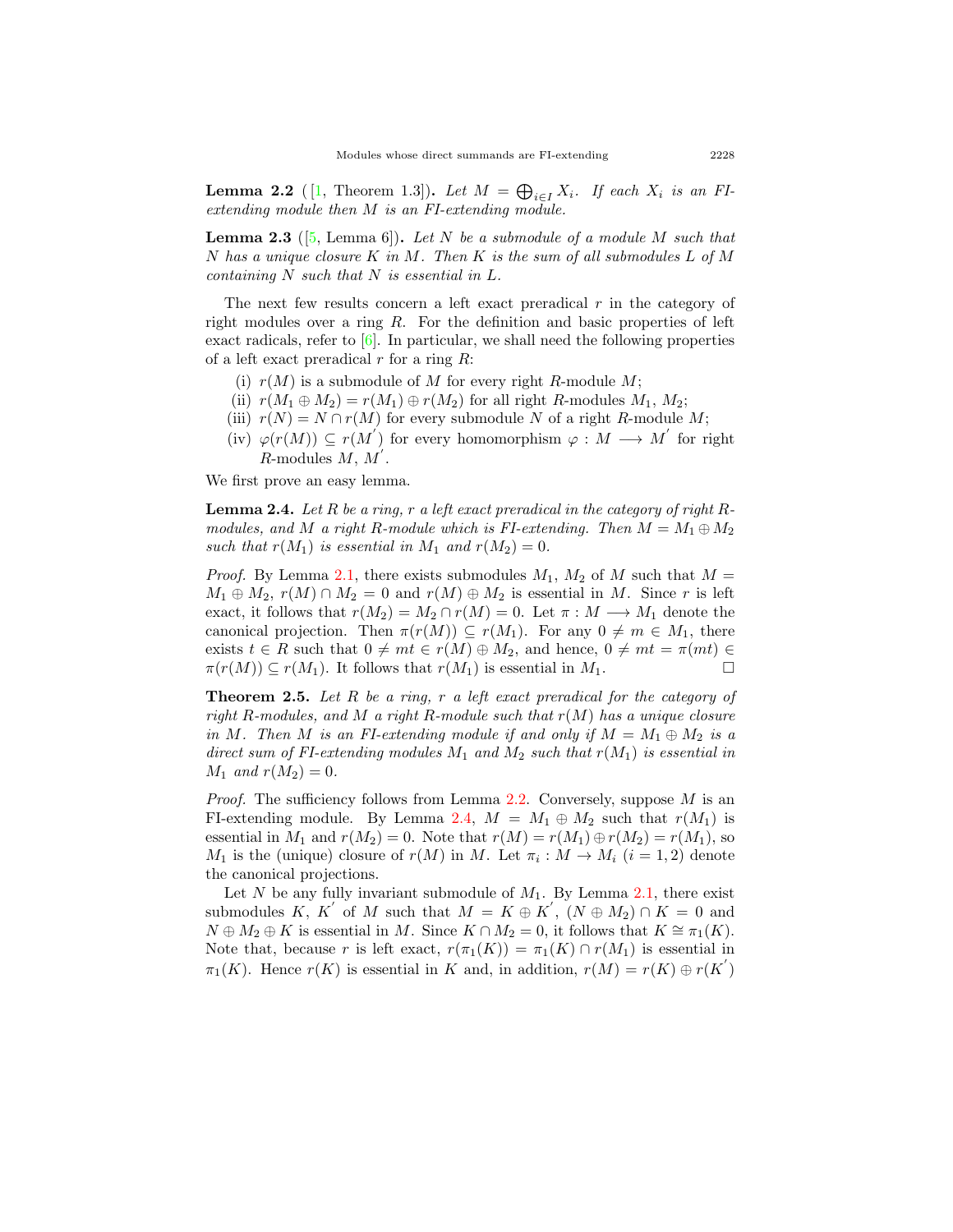is essential in  $K \oplus r(K')$ . By Lemma [2.3](#page-2-2),  $K \oplus r(K') \subseteq M_1$  and, in particular,  $K \subseteq M_1$ . Now  $M_1 = K \oplus (M_1 \cap K')$ , and  $N \oplus K = (N \oplus M_2 \oplus K) \cap M_1$  is essential in *M*1. By Lemma [2.1,](#page-1-0) *M*<sup>1</sup> is an FI-extending module.

Next, let *H* be any fully invariant submodule of *M*2. By Lemma [2.1,](#page-1-0) there exist submodules *L*, *L*<sup>*'*</sup> of *M* such that  $M = L \oplus L^{'}$ ,  $(H \oplus M_1) \cap L = 0$ , and  $H \oplus M_1 \oplus L$  is essential in *M*. Note that  $r(M) \subseteq M_1$  gives that  $r(L) =$  $L \cap r(M) \subseteq L \cap M_1 = 0$ , and hence,  $r(M) = r(L) \oplus r(L') = r(L') \subseteq L'$ . Let  $L''$  be a closure of  $r(M)$  in  $L'$ . Since  $L'$  is a direct summand of *M*, it follows that  $L''$  is a closure of  $r(M)$  in M (see, [\[3](#page-5-5), p. 6]), and hence,  $M_1 = L'' \subseteq L'$ . Now  $L' = M_1 \oplus (L' \cap M_2)$  and

$$
M = L \oplus L^{'} = L \oplus M_1 \oplus (L^{'} \cap M_2) = \pi_2(L) \oplus M_1 \oplus (L^{'} \cap M_2).
$$

We deduce that  $\pi_2(L)$  is a direct summand of  $M_2$  and

$$
\pi_2(L) \oplus H = (\pi_2(L) \oplus M_1 \oplus H) \cap M_2 = (L \oplus M_1 \oplus H) \cap M_2
$$

which is essential in  $M_2$ . By Lemma [2.1](#page-1-0),  $M_2$  is an FI-extending module.  $\Box$ 

Before giving another case when a direct summand of an FI-extending module is an FI-extending module, we first prove the next lemma.

<span id="page-3-0"></span>**Lemma 2.6.** *Let*  $M = M_1 \oplus M_2$ *.*  $M_1$  *is FI-extending module if and only if for any fully invariant submodule*  $N$  *of*  $M_1$ *, there exists a direct summand*  $K$ *of M such that*  $M_2 \subseteq K$ *,*  $K \cap N = 0$ *, and*  $K \oplus N$  *is essential in M.* 

*Proof.* Assume that *M*<sup>1</sup> is FI-extending module. Let *N* be a fully invariant submodule of  $M_1$ . By Lemma [2.1](#page-1-0), there exists a direct summand  $L$  of  $M_1$ such that  $N \cap L = 0$  and  $N \oplus L$  is essential in  $M_1$ . Then  $(L \oplus M_2) \cap N = 0$ and  $(L \oplus M_2) \oplus N$  is essential in *M*. Conversely, suppose  $M_1$  has the stated propery. Let *H* be a fully invariant submodule of  $M_1$ . By hypothesis, there exists a direct summand *K* of *M* such that  $M_2 \subseteq K$ ,  $K \cap H = 0$  and  $K \oplus H$  is essential in *M*. Now,  $K = K \cap (M_1 \oplus M_2) = (K \cap M_1) \oplus M_2$  so that  $K \cap M_1$ is a direct summand of *M*, and hence also of  $M_1$ ,  $H \cap (K \cap M_1) = 0$ , and  $H \oplus (K \cap M_1) = M_1 \cap (H \oplus K)$  which is essential in  $M_1$ . By Lemma [2.1,](#page-1-0)  $M_1$  is FI-extending. is FI-extending.

<span id="page-3-1"></span>**Theorem 2.7.** Let  $M = M_1 \oplus M_2$  be an FI-extending module such that for *every direct summand K of M with*  $K \cap M_2 = 0$ ,  $K \oplus M_2$  *is a direct summand of M. Then M*<sup>1</sup> *is an FI-extending module.*

*Proof.* Let *N* be any fully invariant submodule of *M*1. By hypothesis, there exists a direct summand *K* of *M* such that  $(N \oplus M_2) \cap K = 0$  and  $N \oplus M_2 \oplus K$ is essential in *M* by Lemma [2.1](#page-1-0). Moreover  $M_2 \oplus K$  is a direct summand of *M*.<br>The result follows by Lemma 2.6. The result follows by Lemma  $2.6$ .

<span id="page-3-2"></span>**Corollary 2.8.** *Let M be an FI-extending module and K is a direct summand of M such that M/K is K-injective. Then K is an FI-extending module.*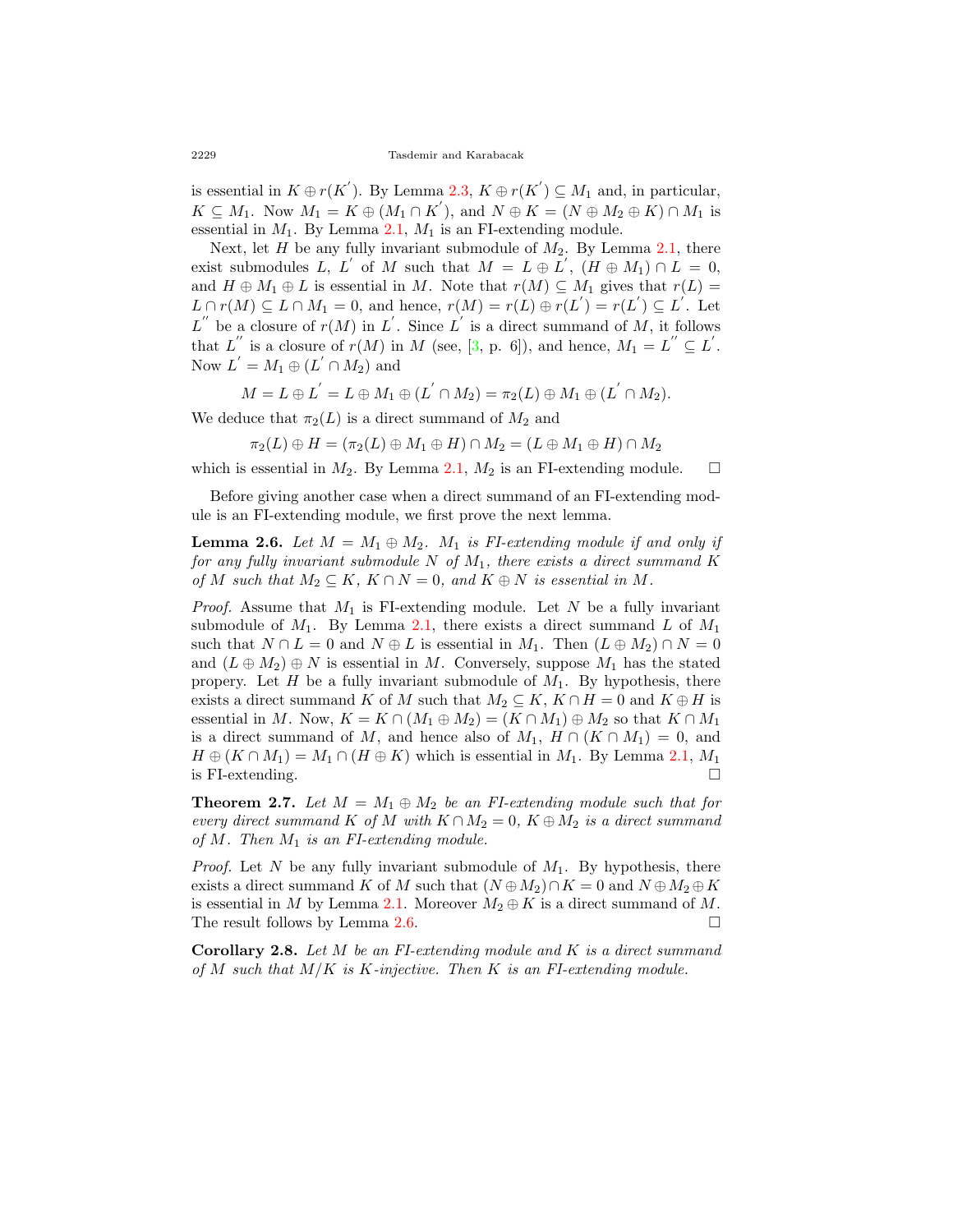*Proof.* There exists a submodule *K*<sup>'</sup> of *M* such that  $M = K \oplus K'$  and, by hypothesis  $K'$  is  $K$ -injective. Let  $L$  be a direct summand of  $M$  such that  $L \cap K' = 0$ . By [\[3](#page-5-5), Lemma 7.5], there exists a submodule of *H* of *M* such that  $H \cap K' = 0$ ,  $M = H \oplus K'$ , and  $L \subseteq H$ . Now *L* is a direct summand of *H*, and hence,  $L \oplus K'$  is a direct summand of  $M = H \oplus K'$ . By Theorem [2.7,](#page-3-1) K is FI-extending.  $\Box$ 

**Corollary 2.9.** Let  $M = M_1 \oplus M_2$  be a direct sum of a submodule  $M_1$  and an *injective submodule*  $M_2$ . Then  $M$  *is FI-extending module if and only if*  $M_1$  *is FI-extending module.*

*Proof.* If *M* is FI-extending, then *M*<sup>1</sup> is FI-extending by Corollary [2.8.](#page-3-2) Conversely, If  $M_1$  is FI-extending, then  $M$  is FI-extending by Lemma [2.2](#page-2-0).  $\Box$ 

Recall that, a module *M* satisfies property  $(C_3)$  if for any direct summands *A* and *B* with  $A \cap B = 0$  then  $A \oplus B$  is a direct summand of *M*.

**Corollary 2.10.** *Every direct summmand of an FI-extending module with*  $(C_3)$ *is again FI-extending.*

*Proof.* Assume that *M* is an FI-extending module and satisfies property (*C*3). Let  $M_1$  be a direct summand of  $M$ . There exists a submodule  $M_2$  of  $M$  such that  $M = M_1 \oplus M_2$ . Let  $\pi : M \to M_1$  denote the canonical projection. Let K be any fully invariant submodule of *M*1. There exists a direct summand *L* of *M* such that  $(K \oplus M_2) \cap L = 0$  and  $K \oplus M_2 \oplus L$  is essential in *M*. Because *M* satisfies property  $(C_3)$ ,  $M_2 \oplus L$  is a direct summand of *M*. Note that  $M_2 \oplus L = M_2 \oplus \pi(L)$ , and, hence  $\pi(L)$  is a direct summand of  $M_1$ . Morever,  $K \oplus M_2 \oplus L = K \oplus \pi(L) \oplus M_2$  being essential in *M* implies  $K \oplus \pi(L)$  is essential in *M*<sub>1</sub>. It follows that *M*<sub>1</sub> is an FI-extending module. in  $M_1$ . It follows that  $M_1$  is an FI-extending module.

Recall that, a module *M* is said to be SIP-extending if the intersection of every pair of direct summands is essential in a direct summand of *M*. It is known that, SIP-extending modules are proper generalization both SIPmodules and extending modules (see, [[4\]](#page-5-6)).

Wang and Chen proved in [[7](#page-5-2), Theorem 3.1] that every direct summand of an FI-extending module with *SIP* is also FI-extending. Next result generalizes [[7](#page-5-2), Theorem 3.1].

**Proposition 2.11.** *Let M be an FI-extending module. If M is SIP-extending then every direct summand of M is FI-extending.*

*Proof.* Assume that *M* is an FI-extending and SIP-extending module. Let *M*<sup>1</sup> be a direct summand of  $M$ . There exists a submodule  $M_2$  of  $M$  such that  $M = M_1 \oplus M_2$ . Let  $N_1$  be any fully invariant submodule of  $M_1$ . By proof of  $[7,$  $[7,$  Theorem 3.1, there exists a fully invariant submodule  $N_2$  of  $M_2$  such that  $N_1 \oplus N_2$  is a fully invariant submodule of M. Since M is an FI-extending